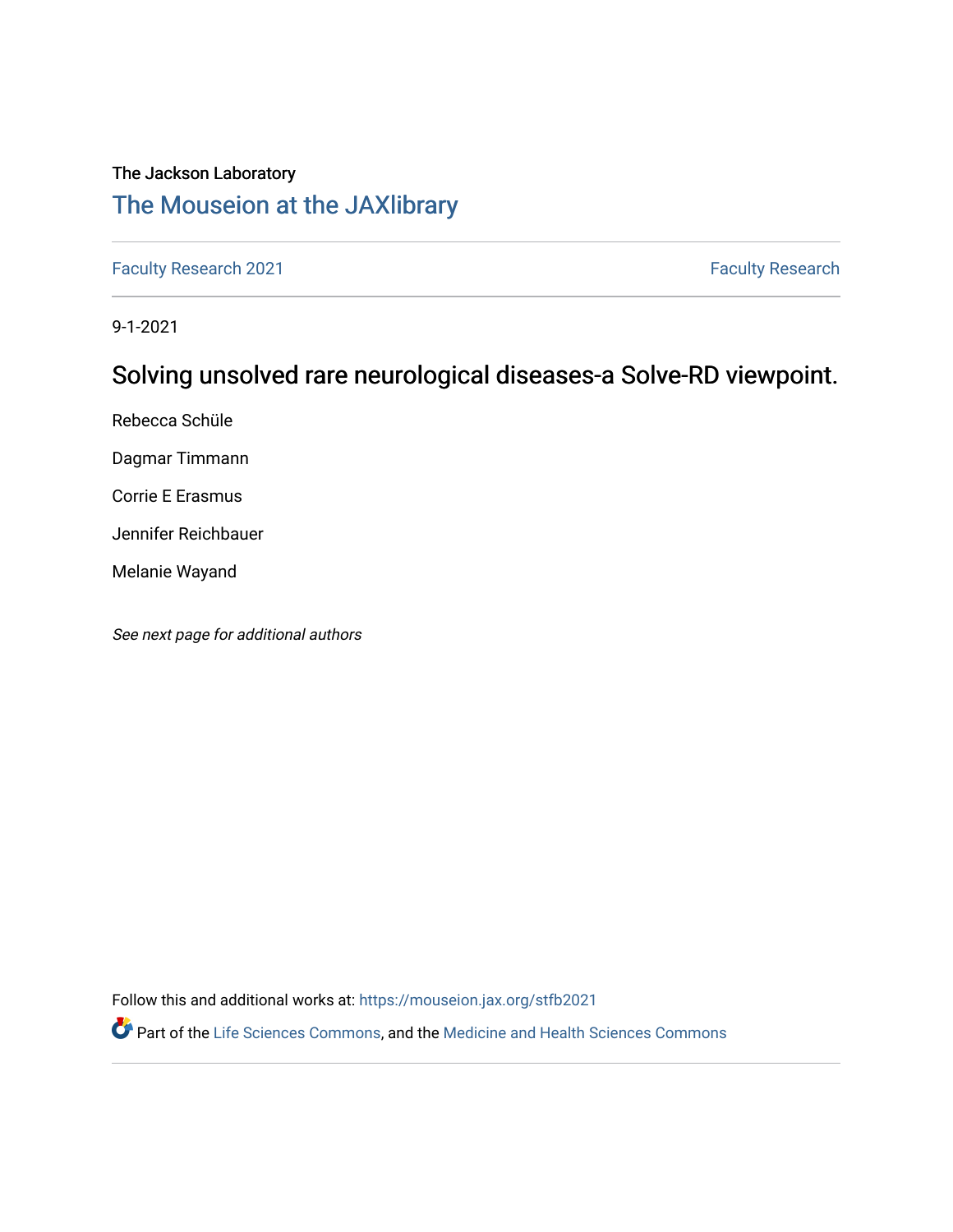# Authors

Rebecca Schüle, Dagmar Timmann, Corrie E Erasmus, Jennifer Reichbauer, Melanie Wayand, Bart van de Warrenburg, Ludger Schöls, Carlo Wilke, Andrea Bevot, Stephan Zuchner, Sergi Beltran, Steven Laurie, Leslie Matalonga, Holm Graessner, Matthis Synofzik, Solve-RD Consortium, and Peter N Robinson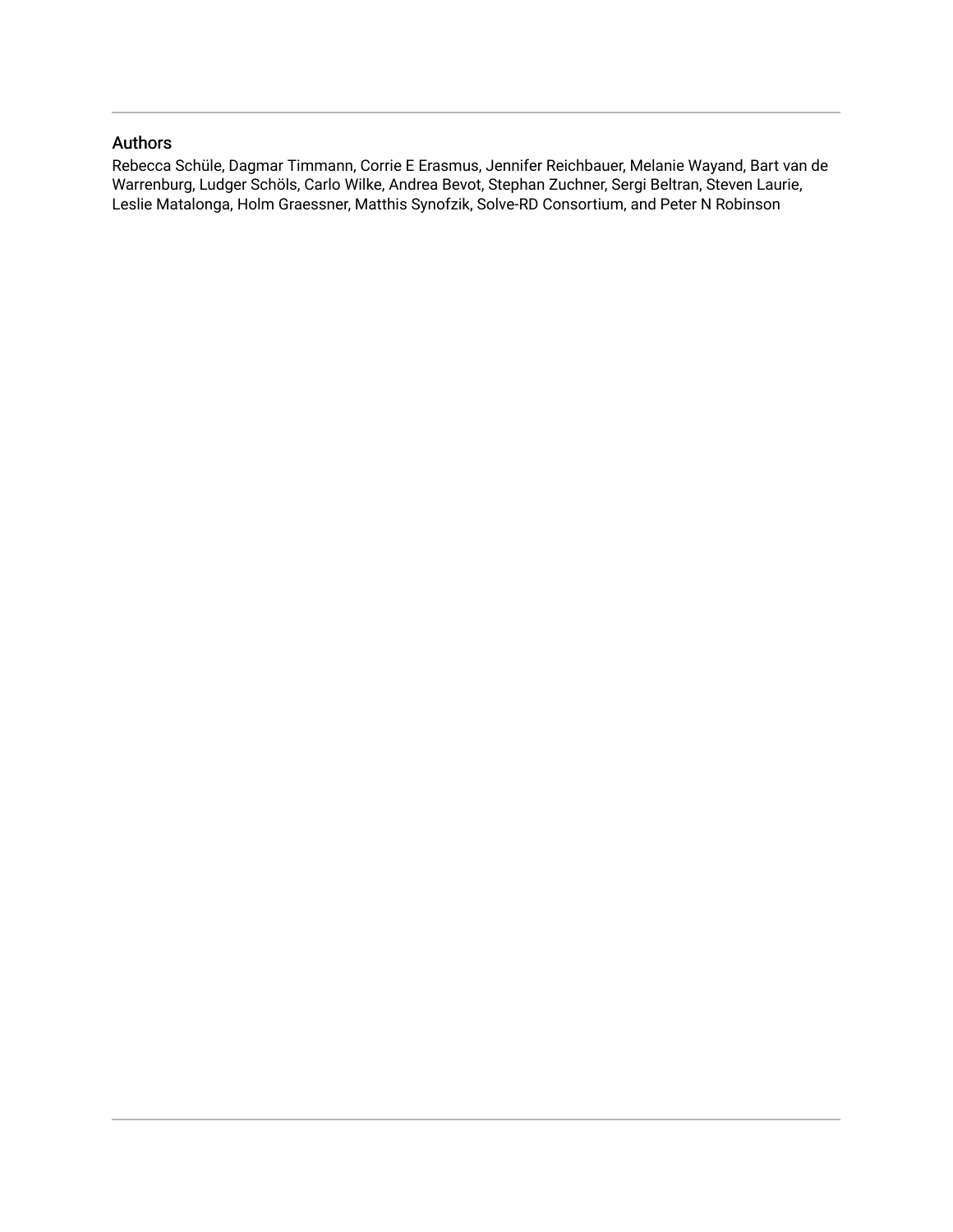#### VIEWPOINT



**ESHG** 

# Solving unsolved rare neurological diseases—a Solve-RD viewpoint

Rebecca Schüle<sup>1,2,3</sup> • Dagmar Timmann<sup>4</sup> • Corrie E. Erasmus<sup>5</sup> • Jennifer Reichbauer<sup>1,2</sup> • Melanie Wayand<sup>1,2</sup> • Solve-RD-DITF-RND  $\cdot$  Bart van de Warrenburg<sup>3,6</sup>  $\cdot$  Ludger Schöls<sup>[1](http://orcid.org/0000-0002-7250-8597),2,3</sup>  $\cdot$  Carlo Wilke  $\bigcirc$ <sup>1,2</sup>  $\cdot$  Andrea Bevot<sup>7</sup>  $\cdot$ Stepha[n](http://orcid.org/0000-0002-2810-3445) Zuchner<sup>8</sup> • Sergi Beltran D<sup>[9](http://orcid.org/0000-0003-3913-5829),10,11</sup> • Steven Laurie D<sup>9</sup> • Leslie Matalonga<sup>9</sup> • Holm Graessner D<sup>[3](http://orcid.org/0000-0001-9803-7183),12</sup> • Matthis Synofzi[k](http://orcid.org/0000-0002-2280-7273) <sup>[1](http://orcid.org/0000-0002-2280-7273),2,3</sup> · The Solve-RD Consortium

Received: 13 October 2020 / Revised: 9 April 2021 / Accepted: 16 April 2021 / Published online: 10 May 2021 © The Author(s) 2021. This article is published with open access

## Introduction

Rare genetic neurological disorders (RND; ORPHA:71859) are a heterogeneous group of disorders comprising >1700 distinct genetic disease entities. However, genetic discoveries have not yet translated into dramatic increases of diagnostic yield and indeed rates of molecular genetic diagnoses have been stuck at about 30–50% across NGS modalities and RND phenotypes [[1](#page-6-0), [2](#page-6-0)]. Existence of yet unknown disease genes as well as shortcomings of commonly employed NGS technologies and analysis pipelines in detecting certain variant types are typically cited to explain the low diagnosis rates.

Members of the Solve-RD-DITF-RND and The Solve-RD Consortium are listed in below Acknowledgements.

These authors contributed equally: Holm Graessner, Matthis Synofzik

Supplementary information The online version contains supplementary material available at [https://doi.org/10.1038/s41431-](https://doi.org/10.1038/s41431-021-00901-1) [021-00901-1.](https://doi.org/10.1038/s41431-021-00901-1)

 $\boxtimes$  Rebecca Schüle [rebecca.schuele-freyer@uni-tuebingen.de](mailto:rebecca.schuele-freyer@uni-tuebingen.de)

- <sup>1</sup> Hertie Institute for Clinical Brain Research (HIH), Center of Neurology, University of Tübingen, Tübingen, Germany
- <sup>2</sup> German Center for Neurodegenerative Diseases (DZNE), University of Tübingen, Tübingen, Germany
- <sup>3</sup> European Reference Network for Rare Neurological Diseases, Tübingen, Germany
- <sup>4</sup> Department of Neurology and Center for Translational Neuro- and Behavioral Sciences (C-TNBS), University Hospital Essen, Essen, Germany
- <sup>5</sup> Department of Pediatric Neurology, Radboud University Medical Center, Amalia Children's Hospital, Donders Institute for Brain, Cognition and Behavior, Nijmegen, The Netherlands
- <sup>6</sup> Department of Neurology, Donders Centre for Brain, Cognition

To increase the diagnostic yield in RNDs - one of the four focus disease groups in Solve-RD - we follow two major approaches, that we will here present and exemplify: (i) systematic state-of the art re-analysis of large cohorts of unsolved whole-exome/genome sequencing (WES/WGS) RND datasets; and (ii) novel-omics approaches. Based on the way Solve-RD systematically organizes researchers' expertise to channel this approach [[3\]](#page-6-0), the European Reference Network for Rare Neurological Diseases (ERN-RND) has established its own Data Interpretation Task Force (DITF) within SOLVE-RD, which is currently composed of clinical and genetic experts from 29 sites in 15 European countries.

### Systematic re-analysis of coding variation

Unsolved WES datasets (fastq) from 2048 families with RNDs were submitted by clinical sites of ERN-RND [\[4\]](#page-6-0) to the RD-Connect Genome-Phenome Analysis Platform. Genomic data were processed and filtered as detailed [[5](#page-6-0)]. The Solve-RD SNV/Indel working group reported back 74,456 variants in

and Behavior, Radboud University Medical Center, Nijmegen, The Netherlands

- <sup>7</sup> Department of Pediatric Neurology and Developmental Medicine, University Children's Hospital, Tübingen, Germany
- Dr. John T. Macdonald Foundation Department of Human Genetics, John P. Hussman Institute for Human Genomics, University of Miami Miller School of Medicine, Miami, FL, USA
- <sup>9</sup> CNAG-CRG, Centre for Genomic Regulation (CRG), Barcelona Institute of Science and Technology (BIST), Barcelona, Spain
- <sup>10</sup> Universitat Pompeu Fabra (UPF), Barcelona, Spain
- <sup>11</sup> Facultat de Biologia, Departament de Genètica, Microbiologia i Estadística, Universitat de Barcelona (UB), Barcelona, Spain
- <sup>12</sup> Institute of Medical Genetics and Applied Genomics, University of Tübingen, Tübingen, Germany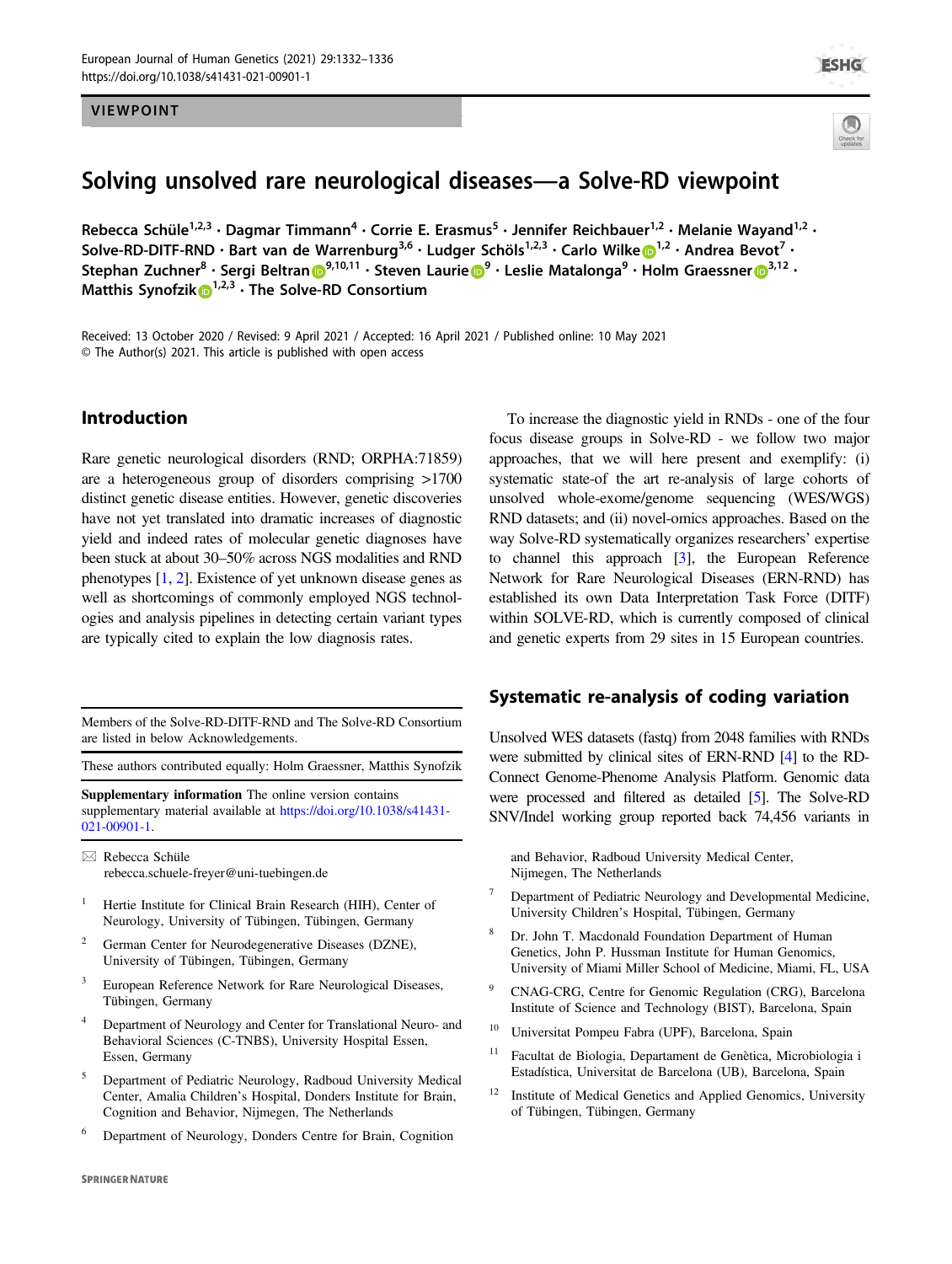

Fig. 1 Clinical information and functional variant validation for families 1–3. A Pedigrees and cranial MRI of patient 1 (NM\_001168272.1(ITPR1):c.805C>T, p.(Arg269Trp)). Mid-sagital MRI (T2) shows marked cerebellar atrophy at age 7. B Pedigree and longitudinal MRIs taken from patient 2 (pontocerebellar atrophy— NM\_016042.3(EXOSC3):c.395A>C, p.(Asp132Ala)). MRIs demonstrate marked cerebellar atrophy while brainstem volume is not affected. C Pedigree, segregation analysis and functional analysis in family 3. The index cases carries two intronic POLR3A variants. Variant c.1048+5G>T is located in intron 7; RT-PCR with primers

2246 individuals, which were ranked according to their likelihood of being causative. One thousand nine hundred and forty-three variants in 1155 individuals (average 1.68 variants/ individuum) were classified as rank 1 (genotype matches OMIM and variant (likely) pathogenic according to ACMG).

Based on these results and the work of the RND DITF 44 cases could be solved by this systematic re-analysis approach, which equals 29% of the re-analysed cases for which feedback was available. Reasons for solving cases were firstly updates of the respective ClinVar entry of identified variants between the time of the initial genetic workup and the Solve-RD re-analysis due to now additional available evidence. One example is the re-classification of variants in highly variably genes like ITPR1 between 2016 and 2020 [\[6\]](#page-6-0) (Fig. 1A).

Second, use of human phenotype ontology-based phenotypes [\[7\]](#page-6-0) rather than diagnostic categories as well as consideration of variant-specific rather than gene-specific phenotypes enabled detection of functionally relevant variants because initial analysis focused on disease-specific panels. Mis-classification of phenotypes in RNDs is a common problem due to the considerable overlap between diagnostic categories especially in phenotypes affecting more than one neurological system. This approach i.e. allowed identification of a causative variant in EXOSC3 (c.395A>C) that is typically associated with a 'milder' clinical disease course and lacking the hallmark pontine atrophy characteristic for EXOSC3 associated disease (Fig. 1B).

binding to sequences in exon (forward) and exon 9 (reverse) demonstrate presence of an aberrant transcript that is absent in controls. Specific amplification of this additional band and sequencing revealed that all 177 bp of intron 7 are included in the transcript. A nonsense codon in intron 7 presumably leads to termination of translation (p.Phe352\_Arg353ins(23)Ter). The variant c.1909+22C>T has previously been demonstrated to lead to inclusion of the first 19 nucleotides from intron 14 into the final transcript und consequently to shift of the reading frame [[8\]](#page-6-0).

### Analysis of non-coding variation

The relative contribution of non-coding variation to RNDs has not been established yet and will be systematically explored by Solve-RD by combining WGS and RNA Seq. We will evaluate the added value of RNA Seq in early onset sporadic cases (Trio-WGS), multiplex recessive and dominant families.

In the meantime, the exon–intron boundaries commonly covered by WES already allow at least a glimpse into the realm of non-coding variants. Indeed, the systematic Solve-RD re-analysis top-listed a single heterozygous intronic variant in the *POLR3A* gene (NM\_007055.3(POLR3A): c.1909T>A: c.1909+22G>A, p.Tyr637Cysfs\*14) that had recently been shown to be a frequent cause of spastic ataxia [\[8](#page-6-0)] in trans with a second loss-of-function *POLR3A* variant in an unsolved adult patient with a spastic ataxia phenotype. No second coding POLR3A variant was identified. However, a variant in intron 7 of the POLR3A gene was discovered in the WES data (NM\_007055.3(POLR3A): c.1048 +5G>T). RT-PCR from whole blood revealed an aberrant transcript that was absent in controls. Specific amplification and sequencing demonstrated the inclusion of all 177 bp of intron 7 into the final mRNA transcript. On protein level, this change is predicted to insert 23 amino acids coded by intron 7, followed by a stop codon (p.Phe352\_Arg353ins (23)Ter) (Fig. 1C).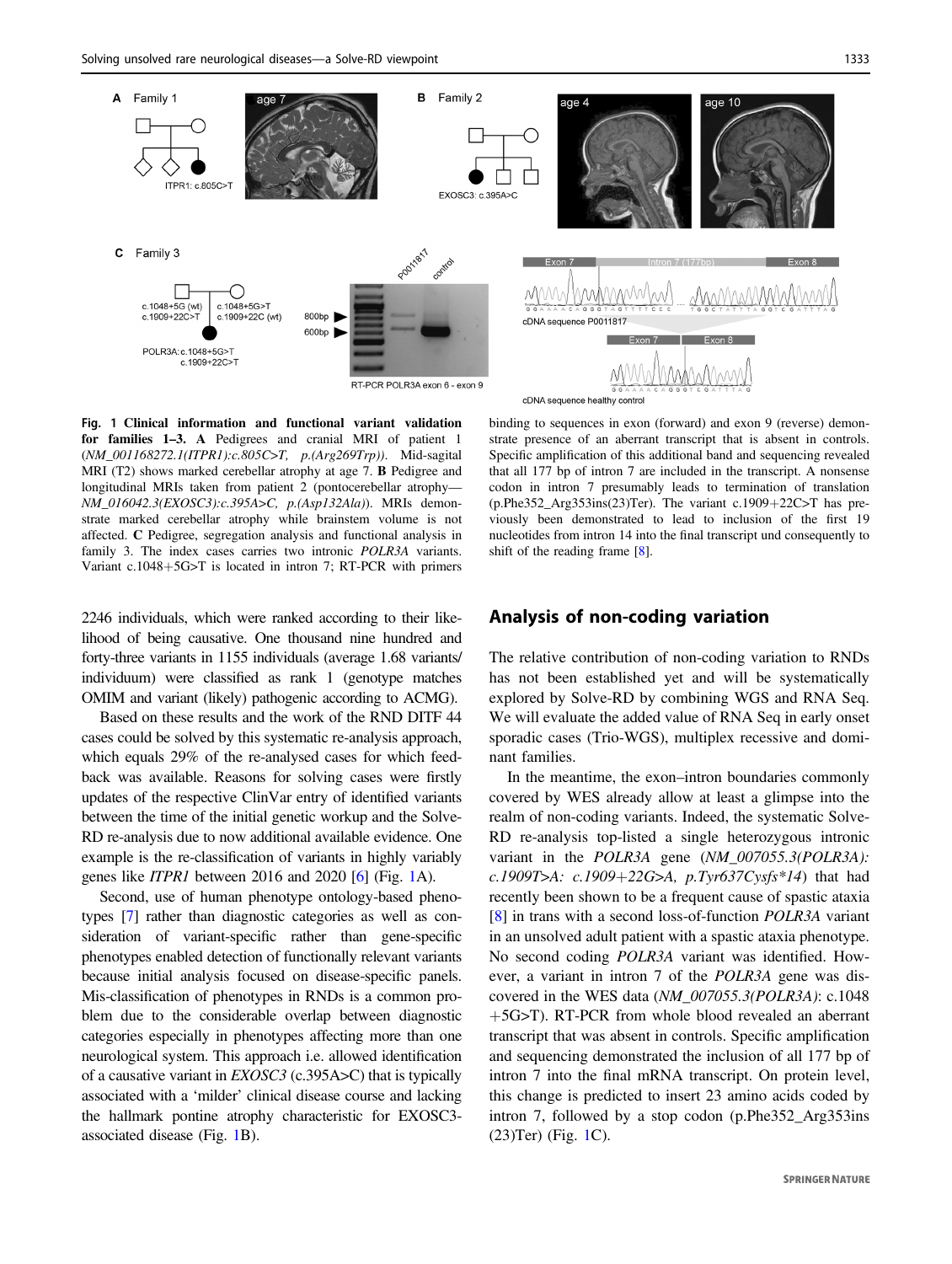## Finding novel variations through novel omics

Scientific rationale drives application of novel-omics technologies in Solve-RD. From the large variety of different omics technologies that will be used by SOLVE-RD, we here present the example of long-range WGS for ataxias, which has just been initiated. For ataxias  $>25\%$  of all autosomal-dominant and >50% of all autosomal-recessive ataxia patients remain unsolved despite advanced WES analysis [[9\]](#page-6-0). Ataxias are unique in so far as repeat expansions represent the most frequent disease cause. Seventyfive percent of all known autosomal-dominant ataxia cases and 50% of all known autosomal-recessive ataxia cases are caused by repeat expansions [\[10](#page-6-0)]. We thus hypothesize that a substantial share of repeat-expansion disorders is still to be found in the large share of still unsolved WES-negative ataxia cases. Therefore, in Solve-RD we will be using longrange WGS in family 'triplets' from autosomal-dominant ataxia families, which will be stringently enriched for novel repeat-expansion disorders: namely only families negative not only on WES and frequent SCA repeats, but also on short-read WGS and for which DNA from >2 affected and >2 non-affected family members are available. In a first round of submission, 20 families with 44 'slots' have been submitted and we are awaiting data in 2021.

# Conclusion

This viewpoint presents and exemplifies the approach being taken by Solve-RD to diagnostically solve unsolved RND. While re-analysis so far succeeded in 29% of cases, scientifically rational 'beyond the exome' approaches are being implemented to further unravel new RND causing genes.

Acknowledgements We thank the patients and their families for supporting this study.

Solve-RD-DITF-RND Jonathan Baets<sup>13,14,15</sup>, Peter Balicza<sup>16</sup>, Patrick Chinnery<sup>17</sup>, Alexandra Dürr<sup>18,19,20</sup>, Tobias Haack<sup>12</sup>, Holger Hengel<sup>2,21</sup>, Rita Horvath<sup>22</sup>, Henry Houlden<sup>23</sup>, Erik-Jan Kamsteeg<sup>24</sup>, Christoph Kamsteeg<sup>24</sup>, Katja Lohmann<sup>25</sup>, Alfons Macaya<sup>26</sup>, Anna Marcé-Grau<sup>26</sup>, Ales Maver<sup>27</sup>, Judit Molnar<sup>16</sup>, Alexander Münchau<sup>25</sup>, Borut Peterlin<sup>27</sup>, Olaf Riess<sup>12,28</sup>, Ludger Schöls<sup>2,21</sup>, Rebecca Schüle<sup>2,21</sup>, Giovanni Stevanin<sup>18,19,20,29,30</sup>, Matthis Synofzik<sup>2,21</sup>, Vincent Timmerman<sup>31,32</sup>, Bart van de Warrenburg<sup>33</sup>, Nienke van Os<sup>33,34</sup>, Jana Vandrovcova<sup>23</sup>, Melanie Wayand<sup>2,21</sup>, Carlo Wilke<sup>2,21</sup>

<sup>13</sup>Peripheral Neuropathy Research Group, University of Antwerp, Antwerp, Belgium; <sup>14</sup>Neuromuscular Reference Centre, Department of Neurology, Antwerp University Hospital, Antwerpen, Belgium; <sup>15</sup>Laboratory of Neuromuscular Pathology, Institute Born-Bunge, University of Antwerp, Antwerpen, Belgium; <sup>16</sup>Semelweis University Budapest, Budapest, Hungary; <sup>17</sup>Center for Hereditary Tumor Syndromes, University Hospital Bonn, Bonn, Germany; <sup>18</sup>Institut National de la Santé et de la Recherche Medicale (INSERM) U1127, Paris, France; 19Centre National de la Recherche Scientifique, Unité Mixte de Recherche (UMR), Paris, France; 20Unité Mixte de Recherche en Santé 1127, Université Pierre et Marie Curie (Paris 06), Sorbonne Universités, Paris, France; <sup>21</sup>Department of Neurodegeneration, Hertie Institute for Clinical Brain Research (HIH), University of Tübingen, Tübingen, Germany; 22University of Cambridge, England, UK; <sup>23</sup>Department of Neuromuscular Diseases, UCL Queen Square Institute of Neurology and The National Hospital for Neurology and Neurosurgery, London, UK; <sup>24</sup>Department of Human Genetics, Radboud University Medical Center, Nijmegen, The Netherlands; <sup>25</sup>University of Lübeck, Lübeck, Germany; <sup>26</sup>Hospital Vall d'Hebron, Barcelona, Spain; 27University of Ljubljana, Ljubljana, Slovenia; <sup>28</sup>Centre for Rare Diseases, University of Tübingen, Tübingen, Germany; 29Institut du Cerveau-ICM, Paris, France; <sup>30</sup>Ecole Pratique des Hautes Etudes, Paris Sciences et Lettres Research University, Paris, France; <sup>31</sup>Peripheral Neuropathy Research Group, Department of Biomedical Sciences, University of Antwerp, Antwerp, Belgium; <sup>32</sup>Institute Born Bunge, Antwerp, Antwerp, Belgium; <sup>32</sup>Institute Born Bunge, Antwerp, Belgium; <sup>33</sup>Donders Institute for Brain, Cognition and Behaviour, Radboud University Medical Center, Nijmegen, The Netherlands; 34Department of Neurology, Radboud University Medical Center, Nijmegen, The Netherlands

The Solve-RD Consortium Olaf Riess<sup>12,28</sup>, Tobias B. Haack<sup>12</sup>, Holm Graessner<sup>12,28</sup>, Birte Zurek<sup>12,28</sup>, Kornelia Ellwanger<sup>12,28</sup>, Stephan Ossowski<sup>12</sup>, German Demidov<sup>12</sup>, Marc Sturm<sup>12</sup>, Julia M. Schulze-Hentrich<sup>12</sup>, Rebecca Schüle<sup>2,21</sup>, Christoph Kessler<sup>2,21</sup>, Melanie Wayand<sup>2,21</sup>, Matthis Synofzik<sup>2,21</sup>, Carlo Wilke<sup>2,21</sup>, Andreas Traschütz<sup>2,21</sup>, Ludger Schöls<sup>2,21</sup>, Holger Hengel<sup>2,21</sup>, Peter Heutink<sup>2,21</sup>, Han Brunner<sup>24,33,35</sup>, Hans Scheffer<sup>24,35</sup>, Nicoline Hoogerbrugge<sup>24,36</sup>, Alexander Hoischen<sup>24,36,37</sup>, Peter A. C. 't Hoen<sup>36,38</sup>, Lisenka E. L. M. Vissers<sup>24,33</sup>, Christian Gilissen<sup>24,36</sup>, Wouter Steyaert<sup>24,36</sup>, Karolis Sablauskas<sup>24</sup>, Richarda M. de Voer<sup>24,36</sup>, Erik-Jan Kamsteeg<sup>24</sup>, Bart van de Warrenburg<sup>33,34</sup>, Nienke van Os<sup>33,34</sup>, Iris te Paske<sup>24,36</sup>, Erik Janssen<sup>24,36</sup>, Elke de Boer<sup>24,33</sup>, Marloes Steehouwer<sup>24</sup>, Burcu Yaldiz<sup>24</sup>, Tjitske Kleefstra<sup>24,33</sup>, Anthony J. Brookes<sup>39</sup>, Colin Veal<sup>39</sup>, Spencer Gibson<sup>39</sup>, Marc Wadsley<sup>39</sup>, Mehdi Mehtarizadeh<sup>39</sup>, Umar Riaz<sup>39</sup>, Greg Warren<sup>39</sup>, Farid Yavari Dizjikan<sup>39</sup>, Thomas Shorter<sup>39</sup>, Ana Töpf<sup>40</sup>, Volker Straub<sup>40</sup>, Chiara Marini Bettolo<sup>40</sup>, Sabine Specht<sup>40</sup>, Jill Clayton-Smith<sup>41</sup>, Siddharth Banka<sup>41,42</sup>, Elizabeth Alexander<sup>41</sup>, Adam Jackson<sup>41</sup>, Laurence Faivre<sup>43,44,45,46,47</sup>, Christel Thauvin<sup>44,45,46,47</sup>, Antonio Vitobello<sup>45</sup>, Anne-Sophie Denommé-Pichon<sup>45</sup>, Yannis Duffourd<sup>45,46</sup>, Emilie Tisserant<sup>45</sup>, Ange-Line Bruel<sup>45</sup>, Christine Peyron<sup>48,49</sup>, Aurore Pélissier<sup>49</sup>, Sergi Beltran<sup>9,10</sup>, Ivo Glynne Gut<sup>10</sup>, Steven Laurie<sup>10</sup>, Davide Piscia<sup>10</sup>, Leslie Matalonga<sup>10</sup>, Anastasios Papakonstantinou<sup>10</sup>, Gemma Bullich<sup>10</sup>, Alberto Corvo<sup>10</sup>, Carles Garcia<sup>10</sup>, Marcos Fernandez-Callejo<sup>10</sup>, Carles Hernández<sup>10</sup>, Daniel Picó<sup>10</sup>, Ida Paramonov<sup>10</sup>, Hanns Lochmüller<sup>10</sup>, Gulcin Gumus<sup>50</sup>, Virginie Bros-Facer<sup>51</sup>, Ana Rath<sup>52</sup>, Marc Hanauer<sup>52</sup>, Annie Olry<sup>52</sup>, David Lagorce<sup>52</sup>, Svitlana Havrylenko<sup>52</sup>, Katia Izem<sup>52</sup>, Fanny Rigour<sup>52</sup>, Giovanni Stevanin<sup>18,19,20,29,30</sup>, Alexandra Durr<sup>19,20,29,53</sup>, Claire-Sophie Davoine<sup>19,20,29,30</sup>, Léna Guillot-Noel<sup>19,20,29,30</sup>, Anna Heinzmann<sup>19,20,29,54</sup>, Giulia Coarelli<sup>19,20,29,54</sup>, Gisèle Bonne<sup>55</sup>, Teresinha Evangelista<sup>55</sup>, Valérie Allamand<sup>55</sup>, Isabelle Nelson<sup>55</sup>, Rabah Ben Yaou<sup>55,56,57</sup>, Corinne Metay<sup>55,58</sup>, Bruno Eymard<sup>55,56</sup>, Enzo Cohen<sup>55</sup>, Antonio Atalaia<sup>55</sup>, Tanya Stojkovic<sup>55,56</sup>, Milan Macek Jr.<sup>59</sup>, Marek Turnovec<sup>59</sup>, Dana Thomasová<sup>59</sup>, Radka Pourová Kremliková<sup>59</sup>, Vera Franková<sup>59</sup>, Markéta Havlovicová<sup>59</sup>, Vlastimil Kremlik<sup>59</sup>, Helen Parkinson<sup>60</sup>, Thomas Keane<sup>60</sup>, Dylan Spalding<sup>60</sup>, Alexander Senf<sup>60</sup>, Peter Robinson<sup>61</sup>, Daniel Danis<sup>61</sup>, Glenn Robert<sup>62</sup>, Alessia Costa<sup>62</sup>, Christine Patch<sup>62,63</sup>, Mike Hanna<sup>64</sup>, Henry Houlden<sup>65</sup>, Mary Reilly<sup>64</sup>, Jana Vandrovcova<sup>65</sup>, Francesco Muntoni<sup>66,67</sup>, Irina Zaharieva<sup>66</sup>, Anna Sarkozy<sup>66</sup>, Vincent Timmerman<sup>31,32</sup>, Jonathan Baets<sup>13,14,15</sup>, Liedewei Van de Vondel<sup>13,32</sup>, Danique Beijer<sup>13,32</sup>, Peter de Jonghe<sup>14,32</sup>, Vincenzo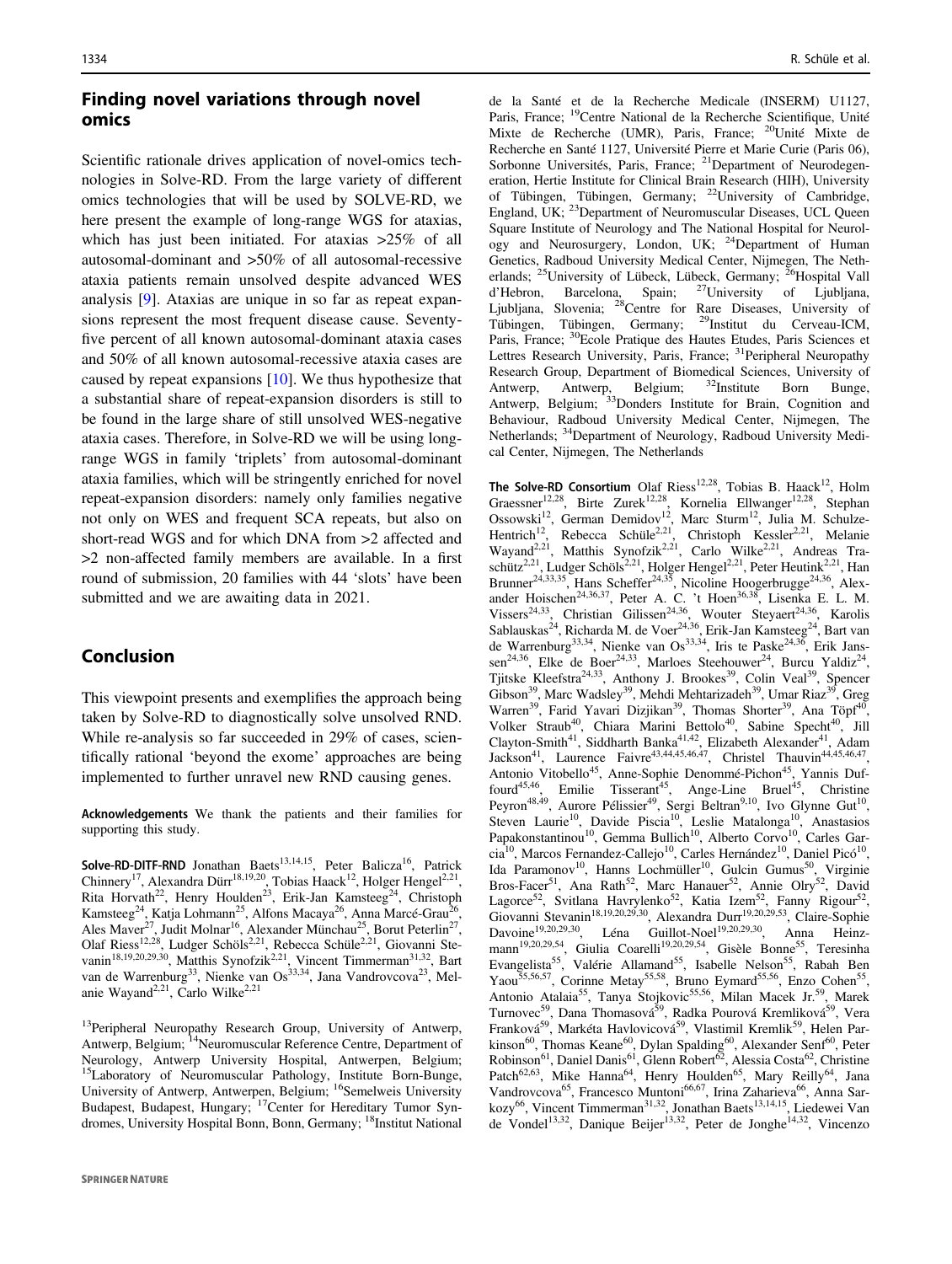Nigro<sup>68,69</sup>, Sandro Banfi<sup>68,69</sup>, Annalaura Torella<sup>68</sup>, Francesco Musacchia<sup>68,69</sup>, Giulio Piluso<sup>68</sup>, Alessandra Ferlini<sup>70</sup>, Rita Selvatici<sup>70</sup>, Rachele Rossi<sup>70</sup>, Marcella Neri<sup>70</sup>, Stefan Aretz<sup>17,71</sup>, Isabel Spier<sup>17,71</sup>, Anna Katharina Sommer<sup>71</sup>, Sophia Peters<sup>71</sup>, Carla Oliveira<sup>72,73,74</sup>, Jose Garcia Pelaez<sup>72,73</sup>, Ana Rita Matos<sup>72,73</sup>, Celina São José<sup>72,73</sup>, Marta Ferreira<sup>72,73</sup>, Irene Gullo<sup>72,73,74</sup>, Susana Fernandes<sup>72,75</sup>, Luzia Garrido<sup>76</sup>, Pedro Ferreira<sup>72,73,77</sup>, Fátima Carneiro<sup>72,73,74</sup>, Morris A. Swertz<sup>78</sup>, Lennart Johansson<sup>78</sup>, Joeri K. van der Velde<sup>78</sup>, Gerben van der Vries<sup>78</sup>, Pieter B. Neerincx<sup>78</sup>, Dieuwke Roelofs-Prins<sup>78</sup>, Sebastian Köhler<sup>79</sup>, Alison Metcalfe<sup>62,80</sup>, Alain Verloes<sup>81,82</sup>, Séverine Drunat<sup>81,82</sup>, Caroline Rooryck<sup>83</sup>, Aurelien Trimouille<sup>84</sup>, Raffaele Castello<sup>69</sup>, Manuela Morleo<sup>69</sup>, Michele Pinelli<sup>69</sup>, Alessandra Varavallo<sup>69</sup>, Manuel Posada De la Paz<sup>85</sup>, Eva Bermejo Sánchez<sup>85</sup>, Estrella López Martín<sup>85</sup>, Beatriz Martínez Delgado<sup>85</sup>, F. Javier Alonso García de la Rosa<sup>85</sup>, Andrea Ciolfi<sup>86</sup>, Bruno Dallapiccola<sup>86</sup>, Simone Pizzi<sup>86</sup>, Francesca Clementina Radio<sup>86</sup>, Marco Tartaglia<sup>86</sup>, Alessandra Renieri<sup>87,88,89</sup>, Elisa Benetti<sup>87</sup>, Peter Balicza<sup>90</sup>, Maria Judit Molnar<sup>90</sup>, Ales Maver<sup>91</sup>, Borut Peterlin<sup>91</sup>, Alexander Münchau<sup>92</sup>, Katja Lohmann<sup>92</sup>, Rebecca Herzog<sup>92</sup>, Martje Pauly<sup>92</sup>, Alfons Macaya<sup>93</sup>, Anna Marcé-Grau<sup>93</sup>, Andres Nascimiento Osorio<sup>94</sup>, Daniel Natera de Benito<sup>94</sup>, Hanns Lochmüller<sup>95,96,97</sup>, Rachel Thompson<sup>95,97</sup>, Kiran Polavarapu<sup>95</sup>, David Beeson<sup>98</sup>, Judith Cossins<sup>98</sup>, Pedro M. Rodriguez Cruz<sup>98</sup>, Peter Hackman<sup>99</sup>, Mridul Johari<sup>99</sup>, Marco Savarese<sup>99</sup>, Bjarne Udd<sup>99,100,101</sup>, Rita Horvath<sup>102</sup>, Gabriel Capella<sup>103</sup>, Laura Valle<sup>103</sup>, Elke Holinski-Feder<sup>104</sup>, Andreas Laner<sup>104</sup>, Verena Steinke-Lange<sup>104</sup>, Evelin Schröck<sup>105</sup>, Andreas Rump<sup>105,106</sup>

35Department of Clinical Genetics, Maastricht University Medical Centre, Maastricht, The Netherlands; <sup>36</sup>Radboud Institute for Molecular Life Sciences, Nijmegen, The Netherlands; <sup>37</sup>Department of Internal Medicine and Radboud Center for Infectious Diseases (RCI), Radboud University Medical Center, Nijmegen, The Netherlands; 38Center for Molecular and Biomolecular Informatics, Radboud University Medical Center, Nijmegen, The Netherlands; <sup>39</sup>Department of Genetics and Genome Biology, University of Leicester, Leicester, UK; 40John Walton Muscular Dystrophy Research Centre, Translational and Clinical Research Institute, Newcastle University and Newcastle Hospitals NHS Foundation Trust, Newcastle upon Tyne, UK; 41Division of Evolution and Genomic Sciences, School of Biological Sciences, Faculty of Biology, Medicine and Health, University of Manchester, Manchester, UK; <sup>42</sup>Manchester Centre for Genomic Medicine, St Mary's Hospital, Manchester University Hospitals NHS Foundation Trust, Health Innovation Manchester, Manchester, UK; <sup>43</sup>Dijon University Hospital, Genetics Department, Dijon, France; <sup>44</sup>Dijon University Hospital, Centre of Reference for Rare Diseases: Development disorders and malformation syndromes, Dijon, France; 45Inserm - University of Burgundy-Franche Comté UMR1231 GAD, Dijon, France; <sup>46</sup>Dijon University Hospital, FHU-TRANSLAD, Dijon, France; <sup>47</sup>Dijon University Hospital, GIMI Institute, Dijon, France; <sup>47</sup>Dijon University Hospital, GIMI Institute, Dijon, France; <sup>48</sup>University of Burgundy-Franche Comté, Dijon Economics Laboratory, Dijon, France; <sup>49</sup>University of Burgundy-Franche Comté, FHU-TRANSLAD, Dijon, France; <sup>50</sup>EURORDIS-Rare Diseases Europe, Sant Antoni Maria Claret 167, Barcelona, Spain; 51EURORDIS-Rare Diseases Europe, Plateforme Maladies Rares, Paris, France; 52INSERM, US14 - Orphanet, Plateforme Maladies Rares, Paris, France; 53Centre de Référence de Neurogénétique, Hôpital de la Pitié-Salpêtrière, Assistance Publique-Hôpitaux de Paris (AP-HP), Paris, France; 54Hôpital de la Pitié-Salpêtrière, Assistance Publique-Hôpitaux de Paris (AP-HP), Paris, France; <sup>55</sup>Sorbonne Université, INSERM UMRS\_974, Center of Research in Myology, Paris, France; 56AP-HP, Centre de Référence de Pathologie Neuromusculaire Nord, Est, Ile-de-France, Institut de Myologie, G.H. Pitié-Salpêtrière, Paris, France; 57Institut de Myologie, Equipe Bases de données, G.H. Pitié-Salpêtrière, Paris, France; <sup>58</sup>AP-HP, Unité Fonctionnelle de Cardiogénétique et Myogénétique Moléculaire et

Cellulaire, G.H. Pitié-Salpêtrière, Paris, France; 59Department of Biology and Medical Genetics, Charles University Prague-2nd Faculty of Medicine and University Hospital Motol, Prague, Czech Republic; 60European Bioinformatics Institute, European Molecular Biology Laboratory, Wellcome Genome Campus, Hinxton, Cambridge, UK; <sup>61</sup>Jackson Laboratory for Genomic Medicine, Farmington, CT, USA; <sup>62</sup>Florence Nightingale Faculty of Nursing and Midwifery, King's College, London, UK; <sup>63</sup>Genetic Counselling, Genomics England, Queen Mary University of London, Dawson Hall, London, UK; <sup>64</sup>MRC Centre for Neuromuscular Diseases and National Hospital for Neurology and Neurosurgery, UCL Queen Square Institute of Neurology, London, UK; <sup>65</sup>Department of Neuromuscular Diseases, UCL Queen Square Institute of Neurology, London, UK; 66Dubowitz Neuromuscular Centre, UCL Great Ormond Street Hospital, London, UK; <sup>67</sup>NIHR Great Ormond Street Hospital Biomedical Research Centre, London, UK; 68Dipartimento di Medicina di Precisione, Università degli Studi della Campania "Luigi Vanvitelli", Napoli, Italy; <sup>69</sup>Telethon Institute of Genetics and Medicine, Pozzuoli, Italy; 70Unit of Medical Genetics, Department of Medical Sciences, University of Ferrara, Ferrara, Italy; <sup>71</sup>Institute of Human Genetics, University of Bonn, Bonn, Germany; <sup>72</sup>i3S - Instituto de Investigação e Inovação em Saúde, Universidade do Porto, Porto, Portugal; 73IPATIMUP - Institute of Molecular Pathology and Immunology of the University of Porto, Porto, Portugal; <sup>74</sup>Department of Pathology, Faculty of Medicine, University of Porto, Porto, Portugal; <sup>75</sup>Department of Genetics, Faculty of Medicine, University of Porto, Porto, Portugal; <sup>76</sup>CHUSJ, Centro Hospitalar e Universitário de São João, Porto, Portugal; <sup>77</sup>Faculty of Sciences, University of Porto, Porto, Portugal; <sup>78</sup>Department of Genetics, Genomics Coordination Center, University Medical Center Groningen, University of Groningen, Groningen, The Netherlands; 79NeuroCure Cluster of Excellence, Charité Universitätsklinikum, Charitéplatz 1, Berlin, Germany; <sup>80</sup>College of Health, Well-being and Life-Sciences, Sheffield Hallam University, Sheffield, UK; <sup>81</sup>Department of Genetics, Assistance Publique-Hôpitaux de Paris - Université de Paris, Robert DEBRE University Hospital, 48 bd SERURIER, Paris, France; 82INSERM UMR 1141 "NeuroDiderot", Hôpital R DEBRE, Paris, France; <sup>83</sup>University of Bordeaux, MRGM INSERM U1211, CHU de Bordeaux, Service de Génétique Médicale, Bordeaux, France; 84Laboratoire de Génétique Moléculaire, Service de Génétique Médicale, CHU Bordeaux – Hôpital Pellegrin, Place Amélie Raba Léon, Bordeaux Cedex, France; <sup>85</sup>Institute of Rare Diseases Research, Spanish Undiagnosed Rare Diseases Cases Program (SpainUDP) & Undiagnosed Diseases Network International (UDNI), Instituto de Salud Carlos III, Madrid, Spain; <sup>86</sup>Genetics and Rare Diseases Research Division, Ospedale Pediatrico Bambino Gesù, IRCCS, Rome, Italy; <sup>87</sup>Med Biotech Hub and Competence Center, Department of Medical Biotechnologies, University of Siena, Siena, Italy; <sup>88</sup>Medical Genetics, University of Siena, Siena, Italy; <sup>89</sup>Genetica<br>Medica. Azienda Ospedaliero-Universitaria Senese, Siena, Medica, Azienda Ospedaliero-Universitaria Senese, Italy; <sup>90</sup>Institute of Genomic Medicine and Rare Diseases, Semmelweis University, Budapest, Hungary; <sup>91</sup>Clinical Institute of Genomic Medicine, University Medical Centre Ljubljana, Ljubljana, Slovenia; <sup>92</sup>Institute of Neurogenetics, University of Lübeck, Lübeck, Germany; <sup>93</sup>Neurology Research Group, Vall d'Hebron Research Institute, Universitat Autònoma de Barcelona, Barcelona, Spain; <sup>94</sup>Neuromuscular Disorders Unit, Department of Pediatric Neurology. Hospital Sant Joan de Déu, Barcelona, Spain; <sup>95</sup>Department of Neuropediatrics and Muscle Disorders, Medical Center, Faculty of Medicine, University of Freiburg, Freiburg, Germany; 96Centro Nacional de Análisis Genómico (CNAG-CRG), Center for Genomic Regulation, Barcelona Institute of Science and Technology (BIST), Barcelona, Spain; <sup>97</sup>Children's Hospital of Eastern Ontario Research Institute, University of Ottawa, Ottawa, ON, Canada; 98Nuffield Department of Clinical Neurosciences, University